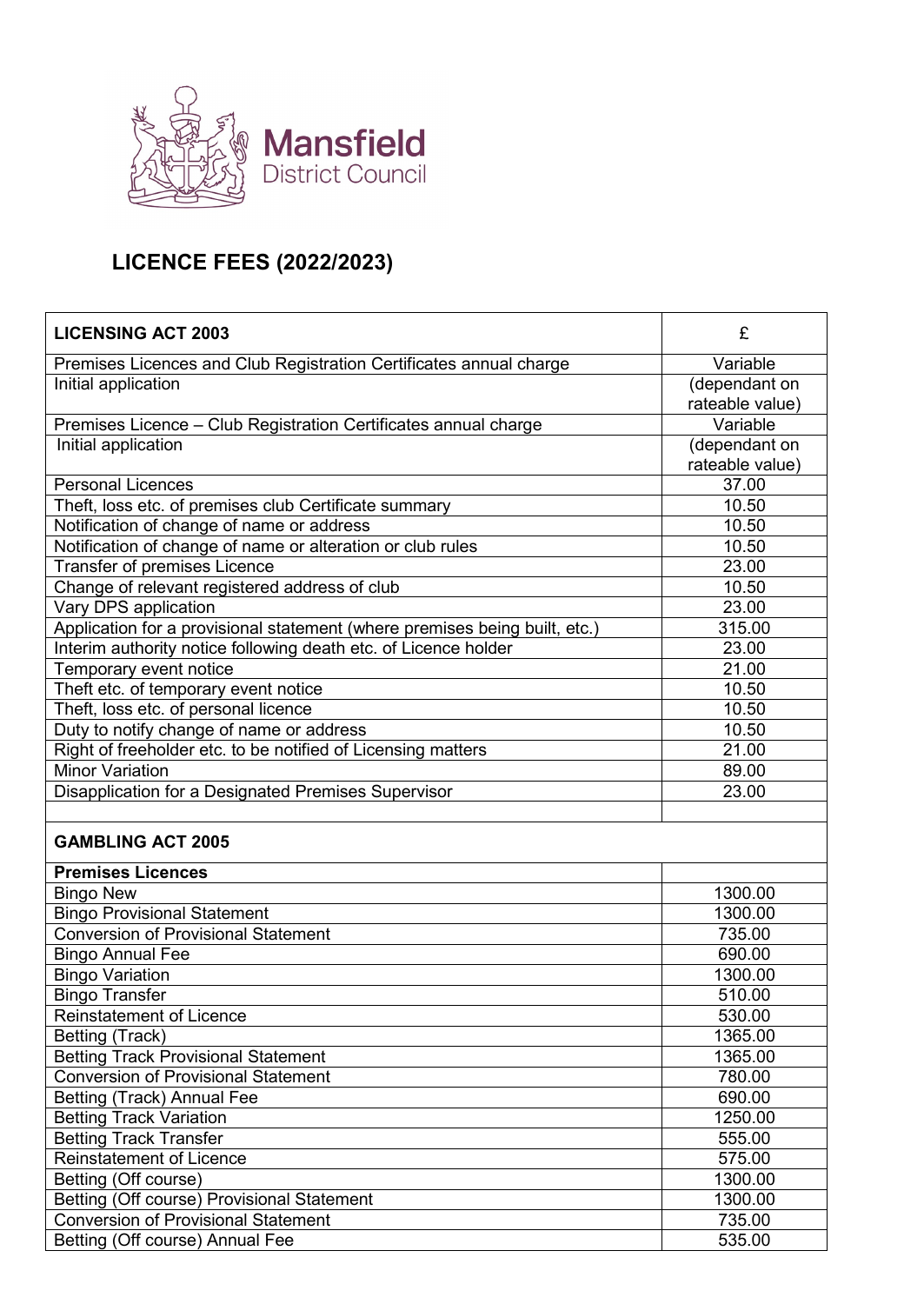| Betting (Off course) Variation                                     | 1300.00 |
|--------------------------------------------------------------------|---------|
| Betting (Off course) Transfer                                      | 510.00  |
| <b>Reinstatement of Licence</b>                                    | 530.00  |
| <b>Adult Gaming Centre/Family Entertainment Centre</b>             | 1300.00 |
| Adult Gaming Centre/FEC Provisional Statement                      | 1300.00 |
| <b>Conversion of Provisional Statement</b>                         | 735.00  |
| <b>Adult Gaming Centre/FEC Annual Fee</b>                          | 690.00  |
| <b>Adult Gaming Centre/FEC Variation</b>                           | 1000.00 |
| <b>Adult Gaming Centre/FEC Transfer</b>                            | 510.00  |
| <b>Reinstatement of Licence</b>                                    | 530.00  |
| <b>Change of Circumstances</b>                                     | 19.00   |
| Copy licence                                                       | 15.00   |
|                                                                    |         |
| Temporary use notice                                               | 240.00  |
| Occasional use notice                                              | No fee  |
|                                                                    |         |
| <b>Permits</b>                                                     |         |
|                                                                    |         |
| <b>Family Entertainment Centre</b>                                 |         |
| <b>New</b>                                                         | 300.00  |
| Renewal                                                            | 300.00  |
| Change of Name                                                     | 25.00   |
| <b>Copy Permit</b>                                                 | 15.00   |
|                                                                    |         |
| <b>Prize Gaming Permits</b>                                        |         |
| <b>New</b>                                                         | 300.00  |
| Renewal                                                            | 300.00  |
| Change of Name                                                     | 25.00   |
| Copy Permit                                                        | 15.00   |
|                                                                    |         |
| <b>Gaming Machines in Alcohol Licensed Premises</b>                |         |
| Notification of up to 2 machines (C or D)                          | 50.00   |
| Gaming Machine Permit for more than 2 machines - existing operator | 100.00  |
| Gaming Machine Permit for more than 2 machines - new applicant     | 150.00  |
| Variation (number or category or both)                             | 100.00  |
| Transfer                                                           | 25.00   |
| <b>First Annual Fee</b>                                            | 50.00   |
| <b>Annual Fee</b>                                                  | 50.00   |
| Change of name                                                     | 25.00   |
| Copy of Permit                                                     | 15.00   |
|                                                                    |         |
| <b>Club Gaming and Club Machine Permits</b>                        |         |
| Existing Part 2 or Part 3 operator (transitional)                  | 100.00  |
| New applicants                                                     | 200.00  |
| Renewal                                                            | 200.00  |
| Variation                                                          | 100.00  |
| Copy of Permit (Lost or Stolen)                                    | 15.00   |
| <b>First Annual Fee</b>                                            |         |
|                                                                    | 50.00   |
| <b>Annual Fee</b>                                                  | 50.00   |
| Change of name                                                     | 25.00   |
| Copy of Permit                                                     | 15.00   |
|                                                                    |         |
| <b>Small Lotteries</b>                                             |         |
|                                                                    |         |
| <b>New</b>                                                         | 40.00   |
| <b>Annual Fee</b>                                                  | 20.00   |
|                                                                    |         |
|                                                                    |         |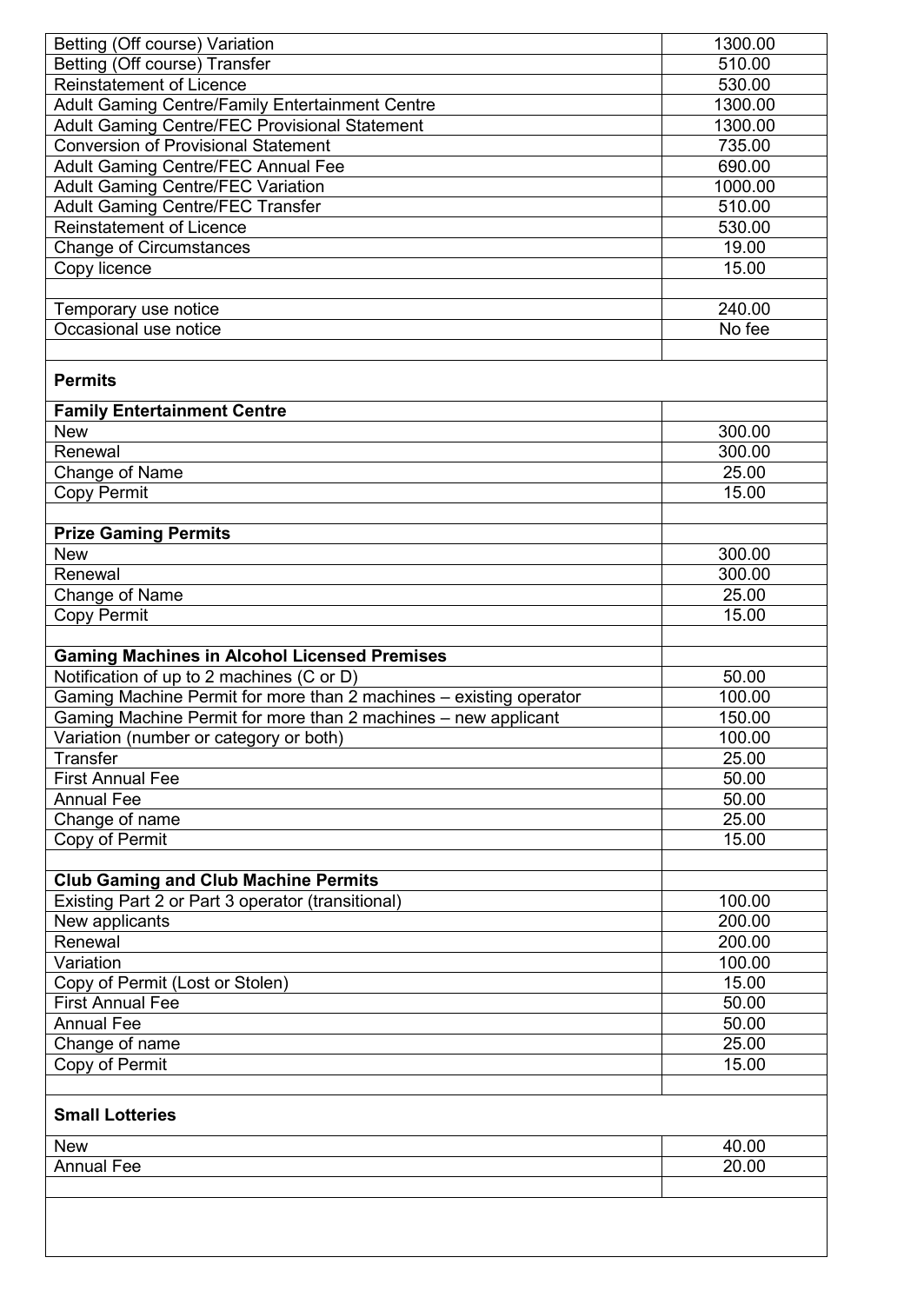| <b>HACKNEY CARRIAGE PRIVATE HIRE LICENCES</b>                                                  |        |
|------------------------------------------------------------------------------------------------|--------|
| <b>Drivers</b>                                                                                 |        |
| Knowledge Test                                                                                 | 45.00  |
| New (1Year)                                                                                    | 255.00 |
| New (2 Year)                                                                                   | 266.00 |
| New (3 Year)                                                                                   | 276.00 |
| Renewal (1 year)                                                                               | 199.00 |
| Renewal (2 year)                                                                               | 210.00 |
| Renewal (3 year)                                                                               | 220.00 |
| <b>Badge Replacement (Lost)</b>                                                                | 23.00  |
| <b>Badge Replacement (Damaged)</b>                                                             | 23.00  |
| <b>DBS Check</b>                                                                               | 40.00  |
| Route 2 Check                                                                                  | 17.00  |
|                                                                                                |        |
| <b>Vehicles</b>                                                                                |        |
| <b>Hackney Carriages Vehicles</b>                                                              |        |
| New to Rank                                                                                    | 291.00 |
| Renewal of vehicles                                                                            | 291.00 |
| Renewal of vehicle aged 5 years or more                                                        | 291.00 |
| *Replacement                                                                                   | 291.00 |
| Transfer (Change of Proprietor)                                                                | 249.00 |
|                                                                                                |        |
| Plate Replacement                                                                              | 43.00  |
| <b>Brackets for Plate</b>                                                                      | 12.50  |
| * with proportional refund deduction of £10.00 for each complete month of<br>unexpired licence |        |
|                                                                                                |        |
| 10% reduction for green fuel                                                                   |        |
|                                                                                                |        |
| <b>Private Hire Vehicles</b>                                                                   |        |
| <b>New</b>                                                                                     | 266.00 |
| Renewal                                                                                        | 266.00 |
| Renewal of vehicles aged 5 years or more                                                       | 266.00 |
| Replacement*                                                                                   | 266.00 |
| Transfer                                                                                       | 223.00 |
|                                                                                                |        |
| Plate Replacement                                                                              | 43.00  |
| <b>Brackets for Plate</b>                                                                      | 12.50  |
| *with proportional refund deduction of £9.00 for each complete month of                        |        |
| unexpired licence.                                                                             |        |
|                                                                                                |        |
| 10% reduction green fuel.                                                                      |        |
|                                                                                                |        |
| <b>Private Hire Operators Application Charge</b>                                               |        |
| 1 Year                                                                                         | 401.00 |
| 2 Years                                                                                        | 490.00 |
| 3 Years                                                                                        | 580.00 |
| 4 Years                                                                                        | 670.00 |
| 5 Years                                                                                        | 760.00 |
| Vehicle charge per year                                                                        | 33.00  |